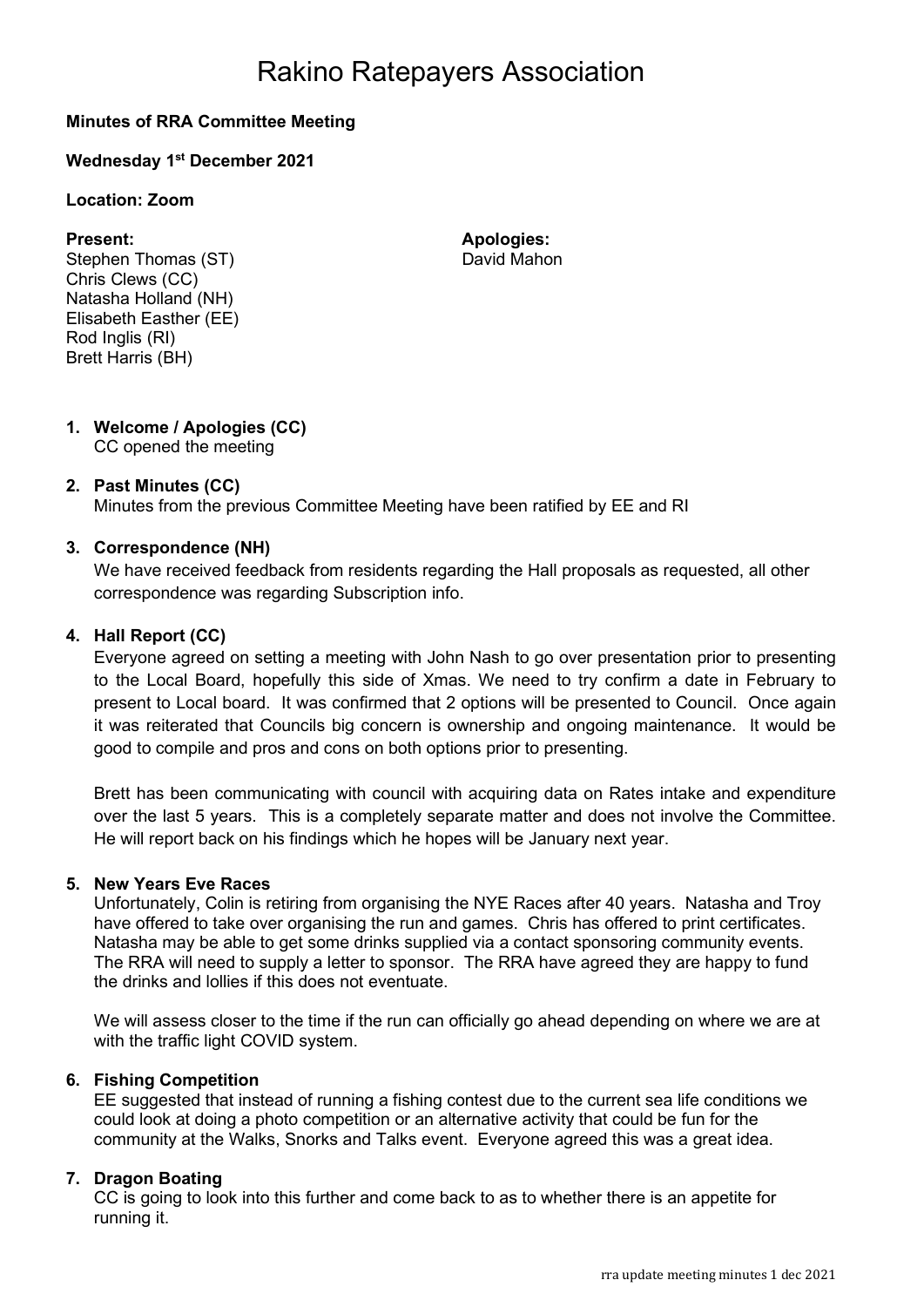### Rakino Ratepayers Association

#### 8. Resilience Plan Update

Still work in progress - Dave Parker is heading it up, the team are looking to do door knock at Christmas. A fact/information sheet has been designed and they are looking to produce information cards & stickers to hand out at door knock.

#### 9. General Business

CC received contact from Auckland Transport regarding Wharf timber replacement and have asked for assistance (see attached email) need to discuss and then go back to them. It would be good to chat to a few of the residents who have a background in structures/design to see if there are any ideas that could work.

Westpac Helicopter donation of \$1,000 has been paid.

AGM - It was discussed that we look at holding the AGM on Auckland Anniversary Weekend on the Sunday to capture as many residents as possible. A date and time will be finalised and sent to residents.

#### 10. Next meeting

If possible a quick Zoom just before Christmas, date TBC

#### The meeting closed 7pm